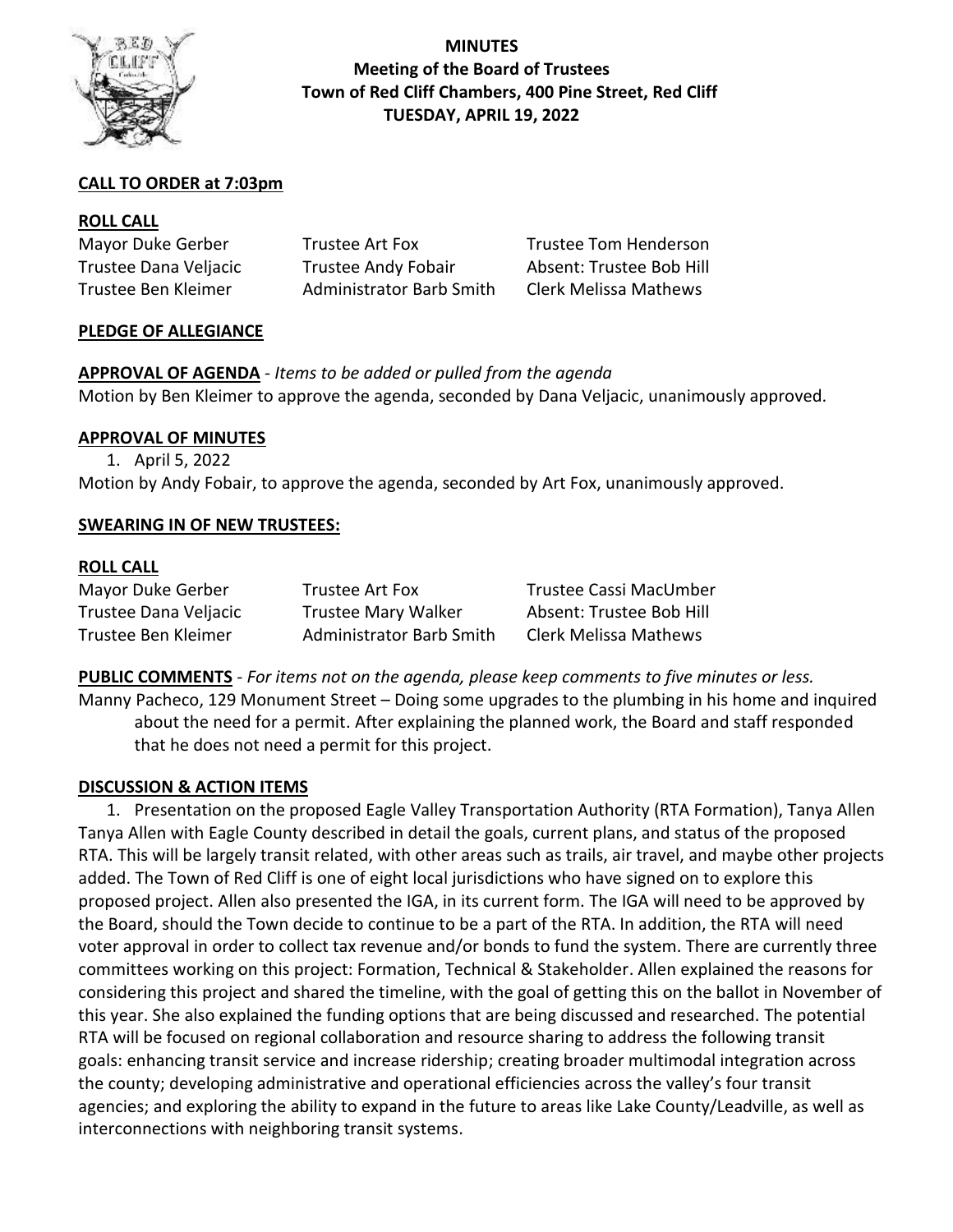2. Presentation on the Front Country Ranger Program, Paula Peterson with US Forest Service Paula Peterson summarized the work that was done last year by the FCRP. Their focused priorities include: fire restriction enforcement and fire prevention; monitor residential users; waste and abandoned property; and public outreach and contact. The program has been growing each year, allowing them more boots on the ground. They spend a significant amount of their hours in the Homestake and Shrine areas. This year, they will have a stronger focus on preventing human waste remains.

3. Event Application: Fundraiser for resident Maureen Armijo-Salazar, Liver Transplant Residents of the Town want to have a meal in the auditorium, charging \$20/person on Sunday, 4/24/22 at 1:00pm, with all proceeds going directly to Maureen Armijo-Salazar. Salazar is a long-time local with roots in Red Cliff, and is in need of a liver transplant. The Board approved the event plans, agreed to waive the fees for the auditorium rental, and to give a \$2,000 donation from the Community Fund. Motion by Duke Gerber to approve the event, waive the fee, and give a donation, seconded by Ben Kleimer, unanimously approved.

#### **RESOLUTIONS & ORDINANCES RESOLUTION 2, SERIES 2022**

A JOINT RESOLUTION OF THE BOARD OF COUNTY COMMISSIONERS OF THE COUNTY OF EAGLE, STATE OF COLORADO AND THE TOWNS OF GYPSUM, MINTURN, EAGLE, RED CLIFF, AVON AND VAIL, PROCLAIMING MAY 2022 AS WILDFIRE PREPAREDNESS MONTH

Motion by Ben Kleimer to approve Resolution 2, Series 2022, seconded by Duke Gerber, unanimously approved.

# **UPDATES**

1. Staff/Trustee Updates:

Mayor, Duke Gerber:

- The Highway Clean Up pick up was rescheduled Gerber will pick up the bags and vests tomorrow.
- A bear has been going through town and getting into trash cans. Residents need prepare and keep trash locked up.
- Began the process of getting new signers for the bank accounts. He will get the signers officially changed now that he has the required signatures.

Administrator, Barb Smith:

- Barb & Melissa attended the Downtown Colorado Inc. convention all of last week. This was a very stimulating and valuable experience. Staff has attended in the past, which helped kick start the Streetscape project. The attendance is largely from very small towns, making the information and networking highly pertinent for us. Minturn was selected as a 'Challenge Group', and it was insightful to participate with them.
- The CML Conference is June 21-24 in Breckenridge. If any Trustees are able to attend, we will help them to get registered and assist with the travel arrangements.
- This Thursday at 2:00pm, there is broadband meeting with NWCOGG. That will be followed by Project THOR meeting at 4:00. Barb will attend these in Silverthorne, and any Trustees are invited to join as well.
- Our network was not working properly this week and our IT company was called in. They have it working for now, and will keep a close eye on this to ensure that it was not a malicious situation.
- There has been a boulder hanging over the road at the top of the High Road, which did fall this week. Lorenzo has been monitoring it for quite some time. It caused minor damage to the road. This has been documented and the County was aware that it was a potential hazard.
- Having a gathering place in Town is important and highly valuable when trying to build a strong community. There are some great options that could be done in some of our small spaces in Town,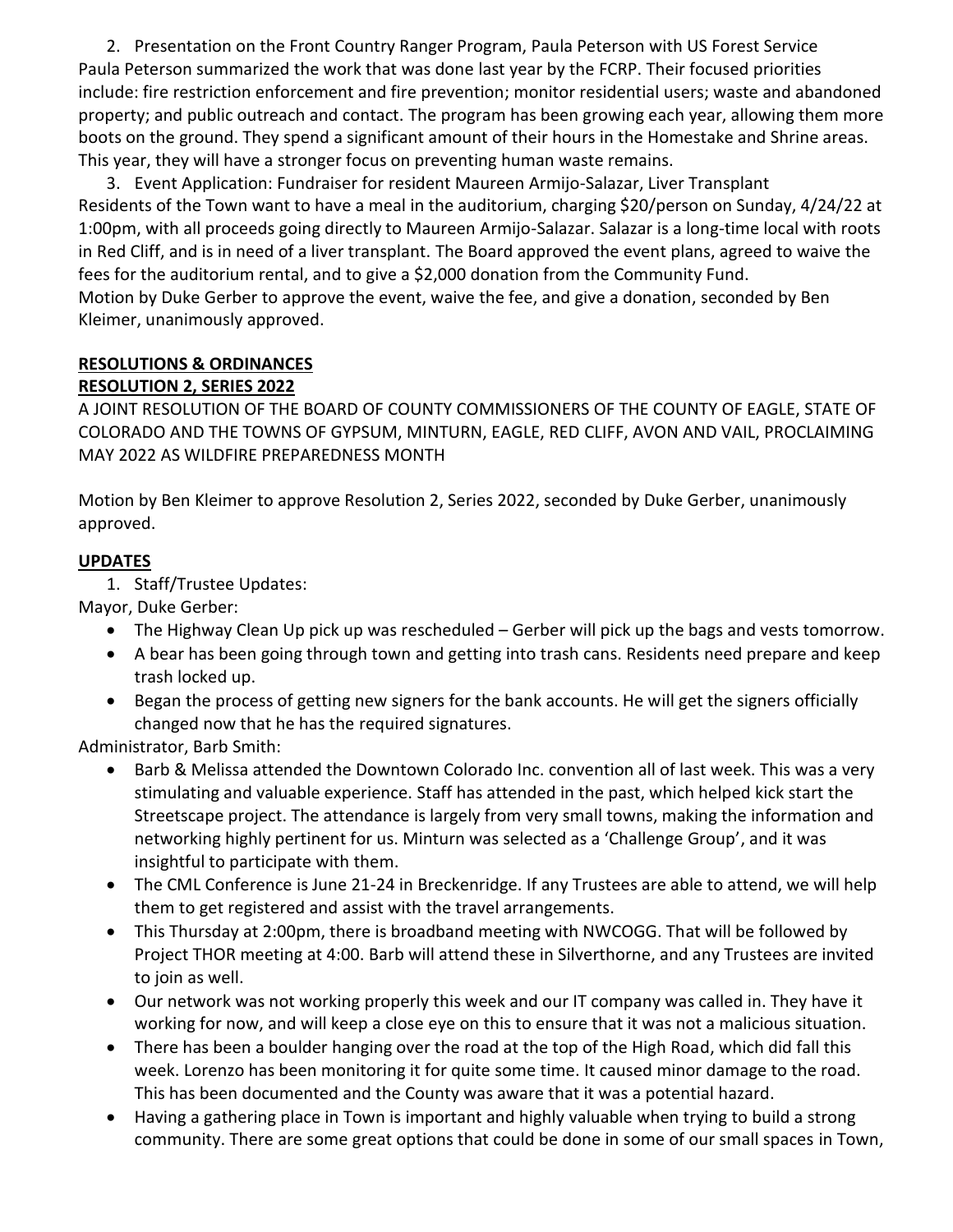possibly even with the horseshoe pit area. Staff provided the Board with some examples of materials that could help with these types of designs.

• We have been in communication with Greg from DOLA and our attorney about writing a letter to SGM in regards to what we still believe needs done in order to complete their contract for the Streetscape Master Plan. We feel that they have not done very much community outreach, nor have they given a complete proposal on the finishes.

Clerk, Melissa Matthews:

- We received one Scholarship Application which is from Augustine Hancock. She has many achievements academically, athletically and in extracurricular activities. He application submission essay describes her love of and commitment to this town. The Board agreed to award the Community Fund Scholarship to Hancock.
- After attendance at the DCI Conference last week, in addition to Barb's notes, other notable takeaways included information on the VISTA Program, ideas for community engagement, and ideas for ways to invest in our community through partnering with our businesses.
- The annual Easter Egg Hunt happened last Sunday. Thank you to the volunteers who made this event happen this year.
- The annual Highway Clean Up organized by the Eagle River Watershed Council will be Saturday, April 30, 2022, and our section is a one mile stretch along both entrances at Highway 24 into Red Cliff. Bob Hill will be the on-site coordinator for the event.
- Town Clean Up Day will be Saturday, May 21<sup>st</sup>. Information will be going out to residents over the next few weeks.
- The RTA Formation committee will need a new appointee (to replace Andy Fobair). After discussion, Trustee Dana Veljacic agreed to fulfill this position.

#### **BILL PAY**

| 1. General Account                  |                                                           |                   |
|-------------------------------------|-----------------------------------------------------------|-------------------|
| Bob Cordell Will, Jr.               | 5184 · Election Expenses                                  | \$<br>(150.00)    |
| <b>Bob Trezise</b>                  | 5184 · Election Expenses                                  | \$<br>(150.00)    |
| Century Link - x199B                | 5041 · Postage, Print, Telephone, Supplies                | \$<br>(174.62)    |
| Century Link - x664B (FAX)          | 5041 · Postage, Print, Telephone, Supplies                | \$<br>(97.52)     |
| Colorado Dept of Revenue            | Payroll Liabilities - State Wage Withholding-2022 Q1      | \$<br>(2, 123.00) |
| <b>Eagle County Animal Services</b> | 5050 · Animal Control                                     | \$<br>(213.00)    |
| Home Depot                          | 5100 · Building/Grounds                                   | \$<br>(322.41)    |
| Hunn Planning & Policy, LLC         | $5012 \cdot$ Planner                                      | \$<br>(600.00)    |
| IRS/US Treasury                     | Payroll Liabilities - Federal Wage Withholding-March 2022 | \$<br>(3,705.41)  |
| Karp Neu Hanlon, PC                 | 5013 · Attorney                                           | \$<br>(54.00)     |
| Linda Overcash-By the Numbers       | 5014 · Accounting/Bookkeeping/Finance                     | \$<br>(2,007.25)  |
| Restaurants                         | 5043 · Education/Training - Meals                         | \$<br>(212.50)    |
| Vail Lock & Key                     | 5100 · Building/Grounds                                   | \$<br>(38.35)     |
| <b>Waste Management</b>             | 5086 · Trash Collection                                   | \$<br>(132.38)    |
| Xcel Energy x7923-0                 | 5084 · Xcel Street Lights                                 | \$<br>(16.79)     |
| Xcel Energy x7080-4                 | 5082 · Xcel TV Tower                                      | \$<br>(58.70)     |
| Smith, Barbara J                    | Payroll                                                   | \$<br>(1,915.66)  |
| Smith, Barbara J                    | Reimbursement - Health Insurance                          | \$<br>(349.15)    |
| Smith, Barbara J                    | <b>Expense Reimb</b>                                      | \$<br>(24.48)     |
| Beyer, David                        | Payroll                                                   | \$<br>(1,240.66)  |
| Sandoval, Lorenzo                   | Payroll                                                   | \$<br>(849.31)    |